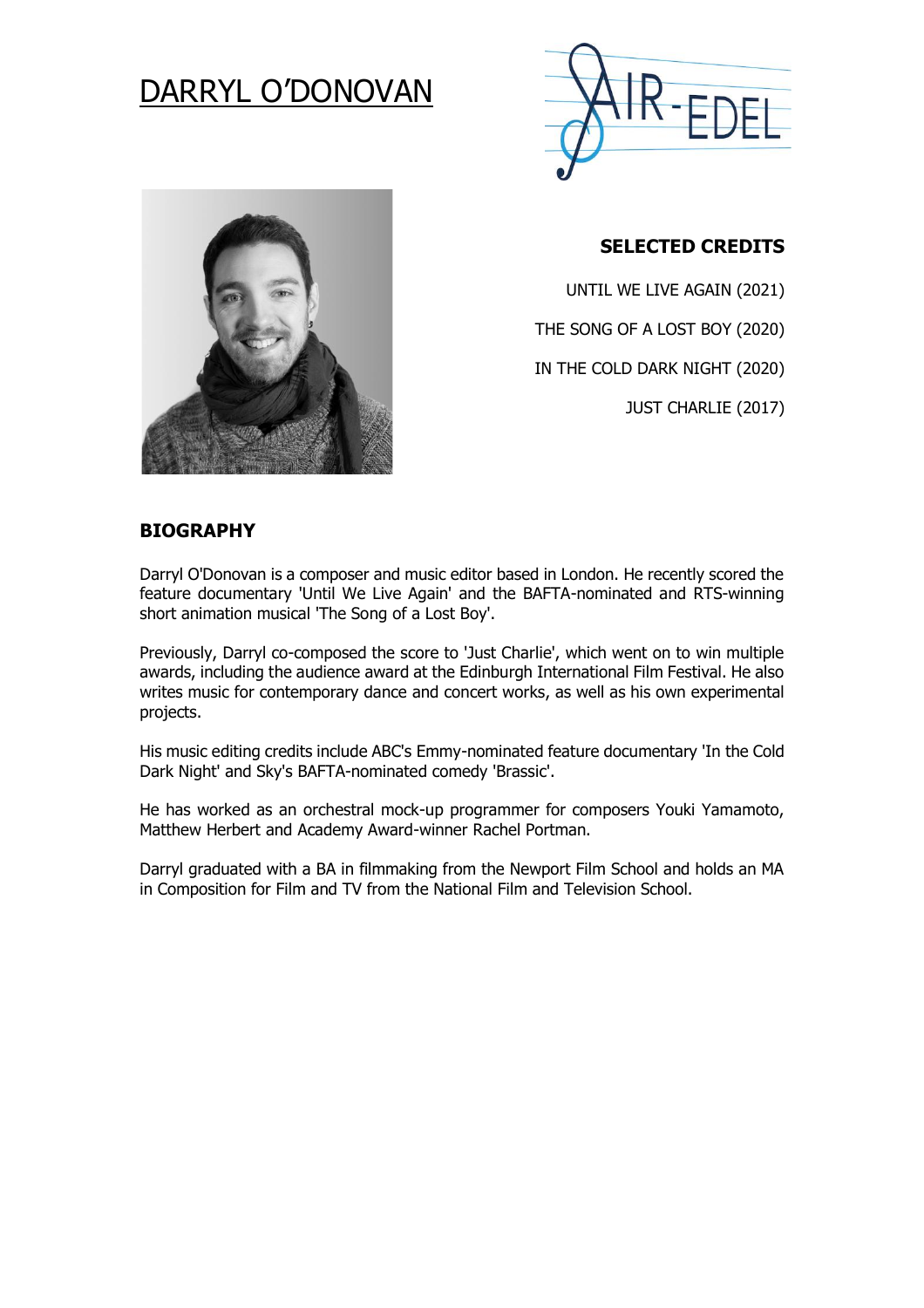## DARRYL O'DONOVAN

#### **FILM & TELEVISION CREDITS**

**Odd One Out (Upcoming)** Directed by Micky Wozny BFI / St Maur Pictures

**My Blonde GF (Upcoming)**  Directed by Rosie Morris Tyke Films

**The Treehouse (2021)**  Directed by Nicholas Winter Porcelain Films

**Patients (2021)**  Directed by Nicholas Winter Porcelain Films

**Thinking About the Weather (2020)**  Directed by Gardar Thor Thorkelsson NFTS

**Heart Eyes And A World (2020)**  Directed by Rosie Morris NFTS

**House of Shadows (2020)**  Directed by Nicholas Winter Porcelain Films

**The Five Snouts (2020)**  Directed by Asihan Khang NFTS

**Laji'n: Birds Without Homeland (2019)**  Directed by Irene Marco

**Helen (2019)**  Directed by Ji Hyun Kim Curieyes Productions

**Relativity (2018)**  Directed by George Watson Keen City Productions

**Just Charlie (2017)**  Directed by Rebekah Fortune Seahorse Films



#### **Good Night Henry (Upcoming)**

Directed by Isher Sahota BFI / Paisley Films

**Relationships (Upcoming)** 

Directed by Benjamin Johns Eye Cue Films

**Until We Live Again (2021)**  Directed by Mathias Falcone Curious Little Ship Films

**Rider (2020)**  Directed by Raphaël Biss **NFTS** 

**Pennywort (2020)**  Directed by Rebekah Fortune Seahorse Films / Lost Eye Entertainment

**Giant (2020)**  Directed by Sam Windle The Apex

**The Song of a Lost Boy (2020)**  Directed by Daniel Quirke NFTS

**Plunder (2019)**  Directed by Emily M. Smith NFTS

**A Secret Journey (2019)**  Directed by Plum Stupple-Harris Lowkey Films

**Tess (2017)**  Directed by Ji Hyun Kim Curieyes Productions

**The Dead Dog (2017)**  Directed by Helen Bolter The Moirae Films